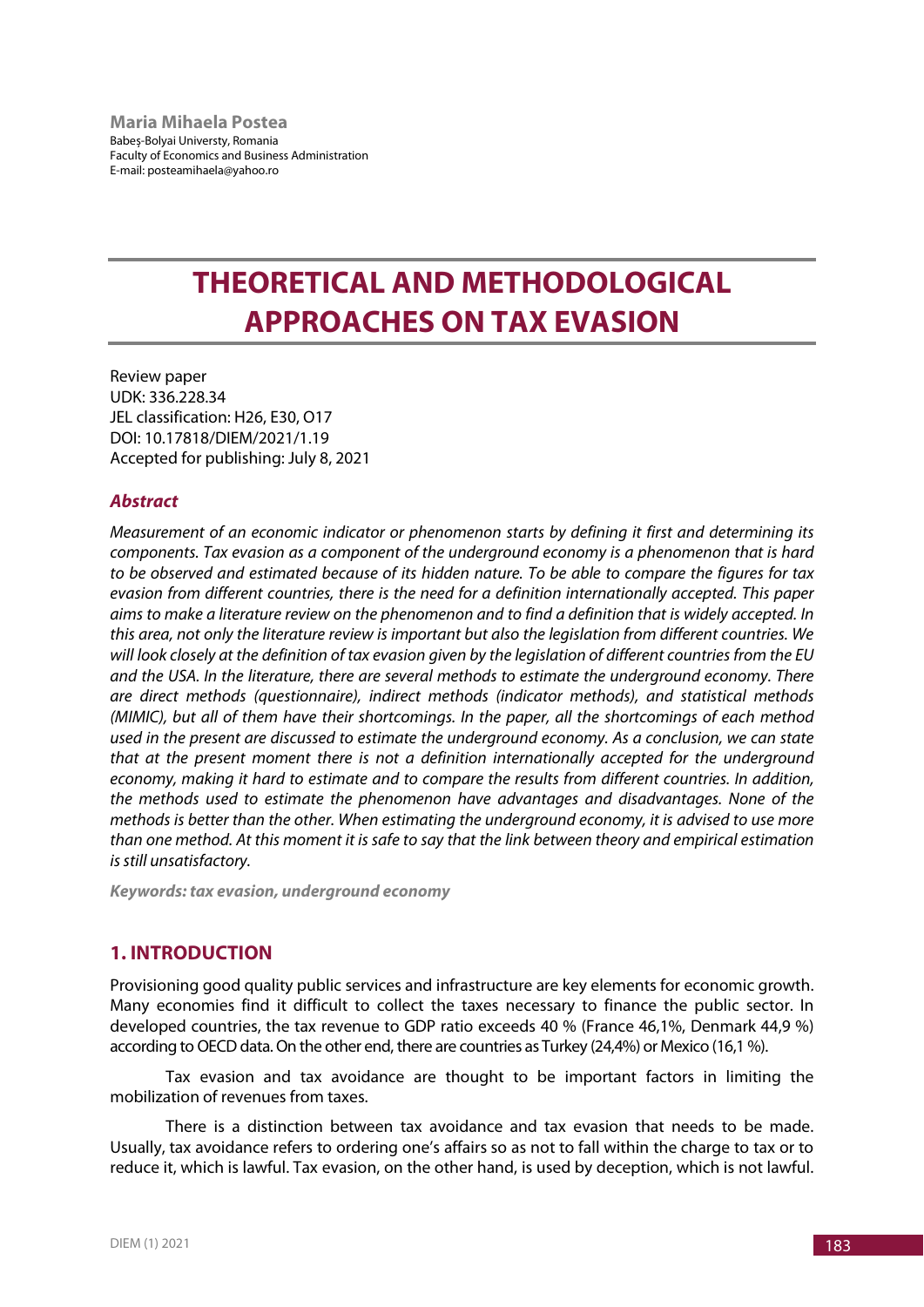In other words, the avoider attempts to comply with the law and the evader seeks to benefit from not complying.

### **2. DEFINITIONS OF TAX EVASION AND TAX AVOIDANCE**

The UK government makes the following distinction between tax avoidance and tax evasion:

"Tax evasion is always illegal. It is when people or businesses deliberately do not declare and account for the taxes that they owe. It includes the hidden economy, where people conceal their presence or taxable sources of income. Tax avoidance involves bending the rules of the tax system to gain a tax advantage that Parliament never intended. It often involves contrived, artificial transactions that serve little or no purpose other than to produce this advantage. It involves operating within the letter – but not the spirit – of the law. Most tax avoidance schemes simply do not work, and those who engage in it can find they pay more than the tax they attempted to save once HMRC has successfully challenged them.

Tax planning involves using tax reliefs for the purpose for which they were intended. However, tax reliefs can be used excessively or aggressively by other than those intended to benefit from them or in ways that clearly go beyond the intention of Parliament".

Tax evasion and avoidance are both phenomena that are probably as old as taxation itself. Wherever and whenever authorities decide to levy taxes, individuals and firms try to avoid paying them.

The definitions given by ITC (The International Tax Compact) are the following (Addressing tax evasion and avoidance 2010):

Tax evasion in general refers to illegal practices to escape from taxation. To this end taxable income, profits liable to tax, or other taxable activities are concealed, the amount and/or source of income are misrepresented, or tax - reducing factors such as deductions, exemptions or credits are deliberately overstated. Tax evasion can occur as an isolated incident within activities that are – in other aspects – legal. Or tax evasion occurs in the informal economy where the whole activity takes place in an informal manner- this means the business is not only evading tax payments but is also not registered as a formal enterprise at all.

Tax avoidance, in contrast, takes place within the legal context of the tax system that is individuals or firms take advantage of the tax code and exploit "loopholes". Usually, tax avoidance encompasses special activities with the sole purpose to reduce tax liabilities.

The taxpayer is not obliged to follow the spirit or the underlying purpose of the tax code but only the letter of the law. Yet in practice, this boundary is often less than clear. This is the reason why tax avoidance often takes place at the margins of the tax code, in areas where the code is ambiguous and in need of interpretation.

In many instances, the distinction between tax avoidance and tax evasion is clear only from the ex - post perspective, ultimately a post - court perspective. Or in other words "If you get away with it, it was tax avoidance. If not, it was tax evasion". For this reason, tax evasion and tax avoidance are usually treated jointly.

As Slemrod and colleagues put it, 'although one can assert that legality is the dividing line between evasion and avoidance, in practice the line is blurry; sometimes the law itself is unclear, sometimes it is clear but not known to the taxpayer, sometimes the law is clear but the administration effectively ignores a particular transaction or activity (Slemrod, Blumenthal and Christian, 2001, p. 459).

From the legal perspective the European Parliament's definitions of tax evasion and avoidance are as it follows (www.europarl.europa.eu):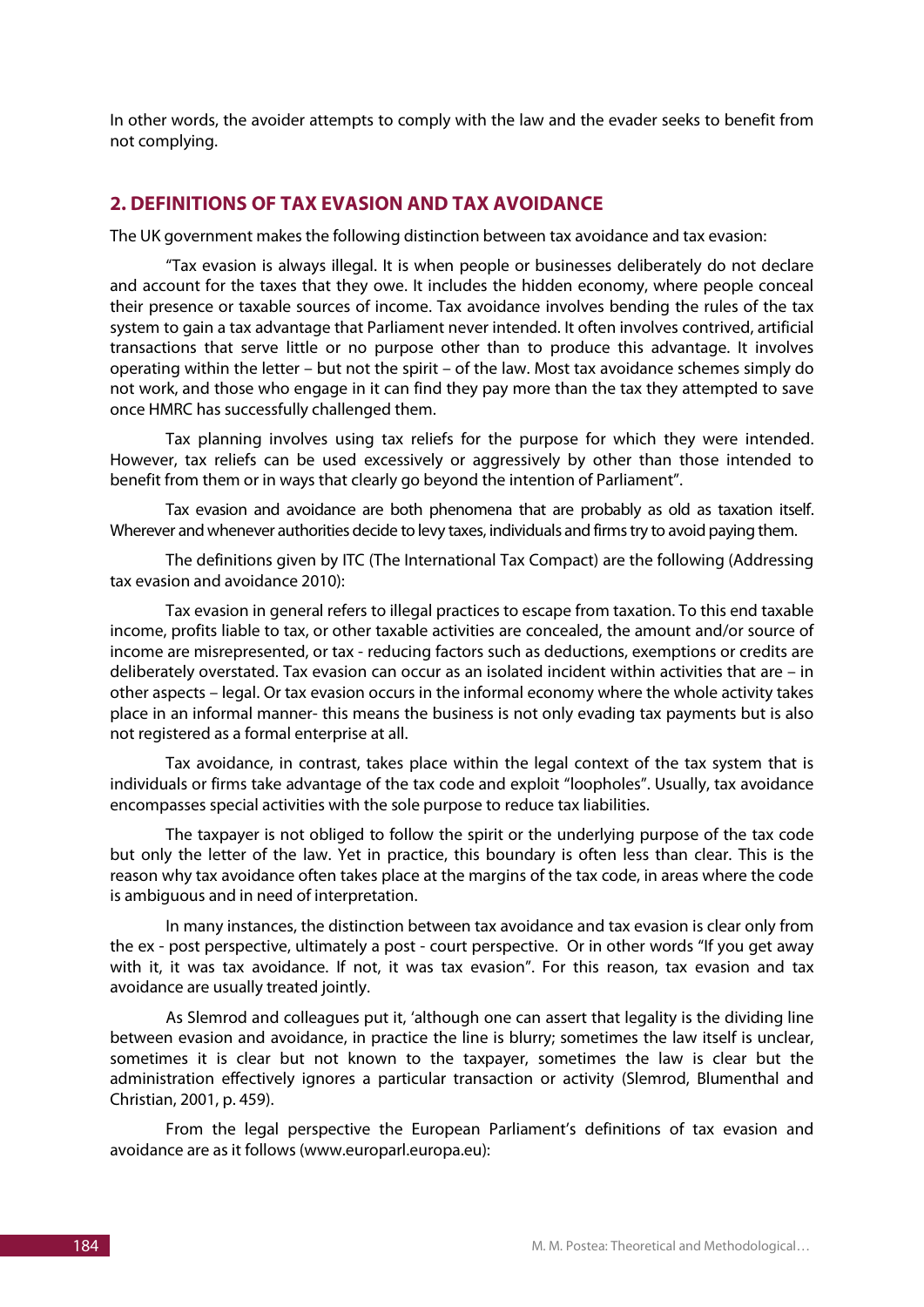Tax avoidance is understood as a legal act - unless deemed illegal by the tax authorities or, ultimately, by the courts - of using tax regimes to one's own advantage to reduce one's tax burden.

Tax evasion is defined as an illegal act of evading taxes by concealing income, earned either legally or illegally, from detection and collection by the tax authorities.

Most of the EU countries consider tax evasion a criminal offense. Some of them consider them administrative offenses to some extent (depending on the amount of the taxes evaded) and after exceeding it they consider it a criminal offense. For example, Bulgaria considers it an administrative offense under 3000 BGN (approximately 1500 EUR) and a criminal offense for the ones that exceed this amount.

In the economic researches on tax evasion and avoidance, there is another term that shows up: "shadow economy". The term has no universally accepted definition. Also, a variety of different terms are used in addition to "shadow economy". These include "underground economy", "nonobserved economy", "hidden economy", "cash economy", "informal economy", "grey economy" and so on. (OECD 2017)

For the context of taxation, tax evasion, and avoidance a definition is provided by Schneider and Enste (2000) which states that "unreported income from the production of legal goods and services, either from monetary or barter transactions, hence all economic activities, that would generally be taxable, were they be reported to the tax authorities."

In a more recent study, Schneider and Medina (2019) define the shadow or informal economy as" all economic activities which are hidden from official authorities for monetary, regulatory, and institutional reasons. Monetary reasons include avoiding paying taxes and all social security contributions, regulatory reasons include avoiding governmental bureaucracy or the burden of a regulatory framework, while institutional reasons include corruption law, the quality of political institutions and weak rule of law." The shadow economy, in their paper, reflects mostly legal economic, and productive activities that, if recorded, would contribute to national GDP, therefore the definition of the shadow economy in the study tries to avoid illegal or criminal activities, do-it-yourself, or other household activities.

A definition is given by OECD (shining light on the shadow economy: opportunities and threats - OECD 2017) and it states that the shadow economy represents "economic activities, whether legal or illegal, which are required by law to be fully reported to the tax administration but which are not reported and which therefore go untaxed, unlike activities which are so reported."

In the mentioned research there are some examples of activities included in the shadow economy. These are (OECD 2017):

- Non-registered businesses;
- Underreporting of business income;
- Unreported sources of income;
- Inflation of costs:
- Identity fraud:
- Phoenix companies;
- Moonlighters;
- Ghosts:
- Cross-border fraud;
- Employer fraud;
- Money laundering;
- VAT fraud;
- Distance selling;
- Illicit trafficking.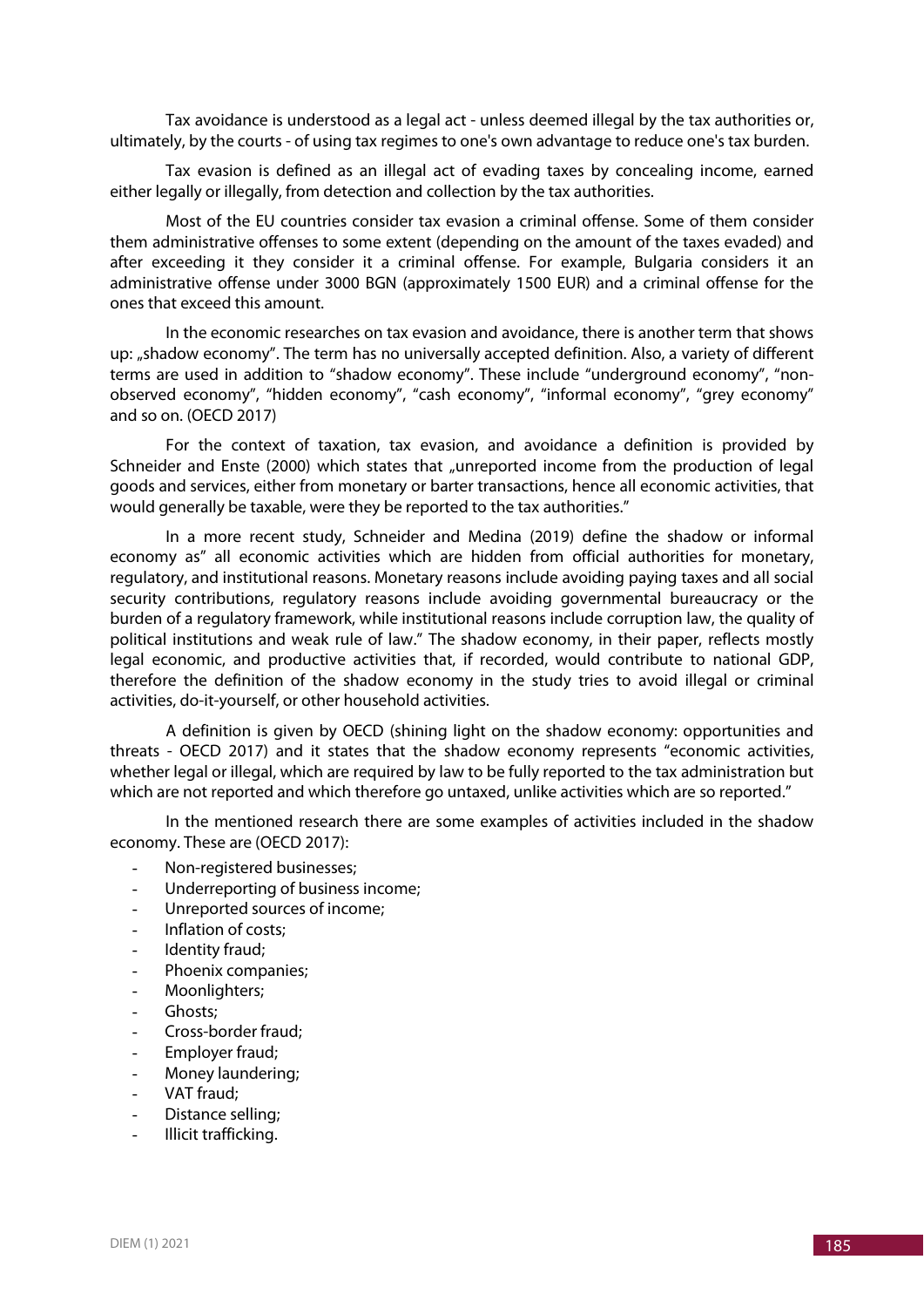This illustrates the broad scope of activities and range of behaviours within the shadow economy. We can see that the OECD accepted term of "shadow economy" includes much more than just tax evasion and avoidance.

In his research, when measuring the shadow economy, Friederick Schneider includes all market-based production of legal goods and services that are deliberately concealed from public authorities for the following reasons:

- to avoid payment of income, value added or other taxes;
- to avoid payment of social security contributions;
- to avoid having to meet certain legal labour market standards, such as minimum wages, maximum working hours, safety standards, etc.;
- to avoid complying with certain administrative obligations. (Schneider, Williams, 2013)

# **3. MEASURING TAX EVASION AND AVOIDANCE**

Estimating tax evasion and avoidance can be difficult due to their hidden nature. Usually, these activities escape normal statistical registration and documentation. In the developing countries, there is another issue that arises, the fact that in these countries the availability of economic data is much more restricted than in the developed countries. This is the reason why in developing countries there is very little empirical data on tax evasion and avoidance.

There are a few studies on estimating tax evasion and avoidance and we will discuss them separately. We will start with the research of Cobham from 2005 (Tax evasion, tax avoidance, and development finance 2005).

Cobham estimates the overall tax gap due to tax evasion and avoidance in developing countries to be US \$ 385 billion per year from which US\$ 285 billion are estimated to be the result of domestic evasion and the difference is assumed to be related to international profit shifting and tax evasion through offshore holdings of financial assets.

He considers the following model of tax evasion:

In the absence of any leakages, the total tax revenue would be

$$
TO=tY(\Omega) \tag{1}
$$

Where the income (Y) generated by the economic activity  $(\Omega)$  is  $Y(\Omega)$ , the countries tax system's average tax rate is t% and T0 is the total tax revenue.

However, some leakages do occur. In this study, we will focus only on the leakage produced by the shadow economy. Assuming that the share of the shadow economy in overall economic activity is given by a proportional factor s, the tax revenue will be diminished by s:

$$
T1 = tY(\Omega(1-s))
$$
 (2)

Then the tax revenue lost due to the shadow economy is

$$
TO-T1=tY(\Omega(s))\tag{3}
$$

This difference is estimated as it follows:

Est (T0- T1) =Tax revenue to GDP ratio X GDP X Share of the shadow economy in GDP (4)

The shares of the shadow economy in GDP used in his calculations are the ones estimated by Schneider (2005). We will discuss below the methodology used by Schneider.

Cobhams approach has some limitations as Fuest and Riedel (2009) argue. Some of them are:

The tax system is summarized as a proportional tax on GDP. This abstracts from the structure of the tax system (direct vs indirect taxes, tariffs vs value - added taxes). This suggests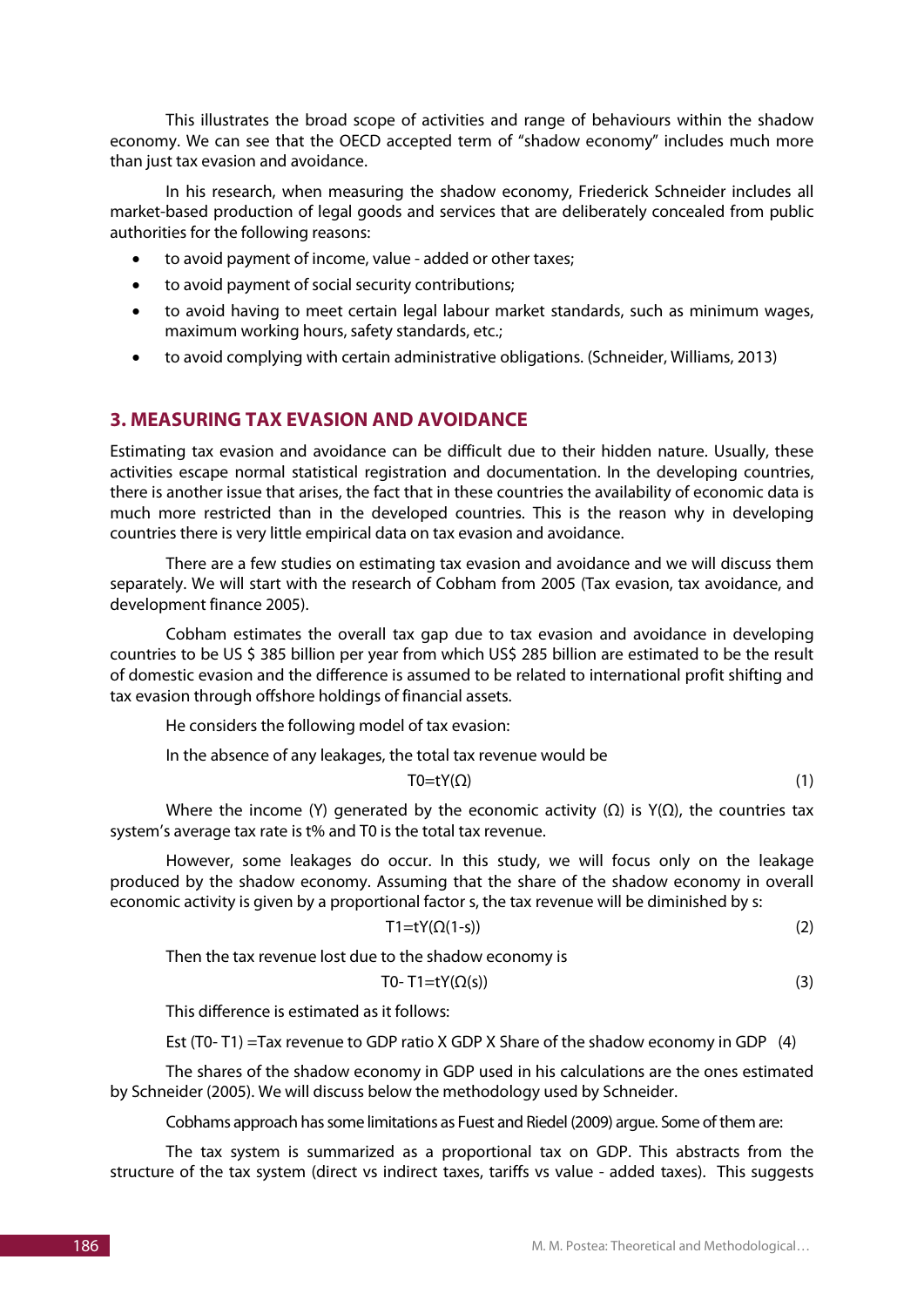that shadow economy activities, if they were transmitted to the legal economy, would be taxable at the same average tax rate as activities in the official sector. However, the structure of shadow economy activities may vary from the structure of activities in the official economy as the authors argue.

The approach assumes that economic behaviour is given and will not adjust if tax enforcement changes. However, if individuals are taxed, their incentives to invest and provide effort and investment may decline. Economic activity may therefore be scaled back if it is drawn into the official economy.

Administrative and compliance costs, which have an impact on revenue that can be raised, are neglected. If these costs are high, crowding back the shadow economy may reduce rather than increase revenue available for financing public services.

There are also some issues regarding the consistency of the approach and the relationship between the measurement concept and the data used, which are left open in Cobham (2005). One important question that arises is whether the approach considers that GDP, as reported in the WDI data, includes part of the economic activity which evades taxation. The international standards of the Systems of National Accounts (SNA) stipulate that shadow economy activities are included in GDP calculations (see e.g. OECD (2002)). But estimates as those of Schneider (2005, 2007) refer to that part of the shadow economy which is not considered in GDP statistics (ibid, p. 6). Cobham (2005) does not distinguish between economic activity which evades taxation but enters GDP statistics and economic activity which is neither taxed nor included in GDP statistics.

Cobham's tax gap calculation relies on the validity and precision of the shadow economy estimates derived in Schneider (2005), as well as the relevance of the shadow economy as measured by Schneider for the particular issue of tax evasion, but only part of what is normally considered as belonging to the shadow economy would be taxed if it was reported to the public administration. Some activities, in particular criminal activities, would be stopped.

As for the shadow economy, over the years a variety of methods were used to measure its size. These methods can be grouped into direct and indirect methods.

- A. Direct methods:
	- a) Surveys based on voluntary replies although it could reveal valuable information on the structure of the taxes evaded from authorities and on the source of the evaders, the results are sensitive to the respondents' willingness to cooperate;
	- b) Tax auditing although they can deliver useful information regarding the structure of the underground economy, they are unlikely to capture all informal activities.
- B. Indirect methods:
	- a) The discrepancy between national expenditure and income statistics: this method is based on the idea that if those working in the informal economy were able to hide their incomes for tax purposes but not their expenditure, then the difference between national income and national expenditure estimates could be used to approximate the size of the informal economy. This approach assumes that all the components of the expenditure side are measured without error and constructed so that they are statistically independent of income factors. (Schneider and Medina 2019);
	- b) The discrepancy between official and actual labour force is based on the idea that if the total labour force participation is assumed to be constant, a decline in official labour force participation can be interpreted as an increase in the importance of the informal economy. Since fluctuation in the participation rate might have many other explanations, such as the position in the business cycle, difficulty in finding a job, and education and retirement decisions, but these estimates represent weak indicators of the size of the informal economy;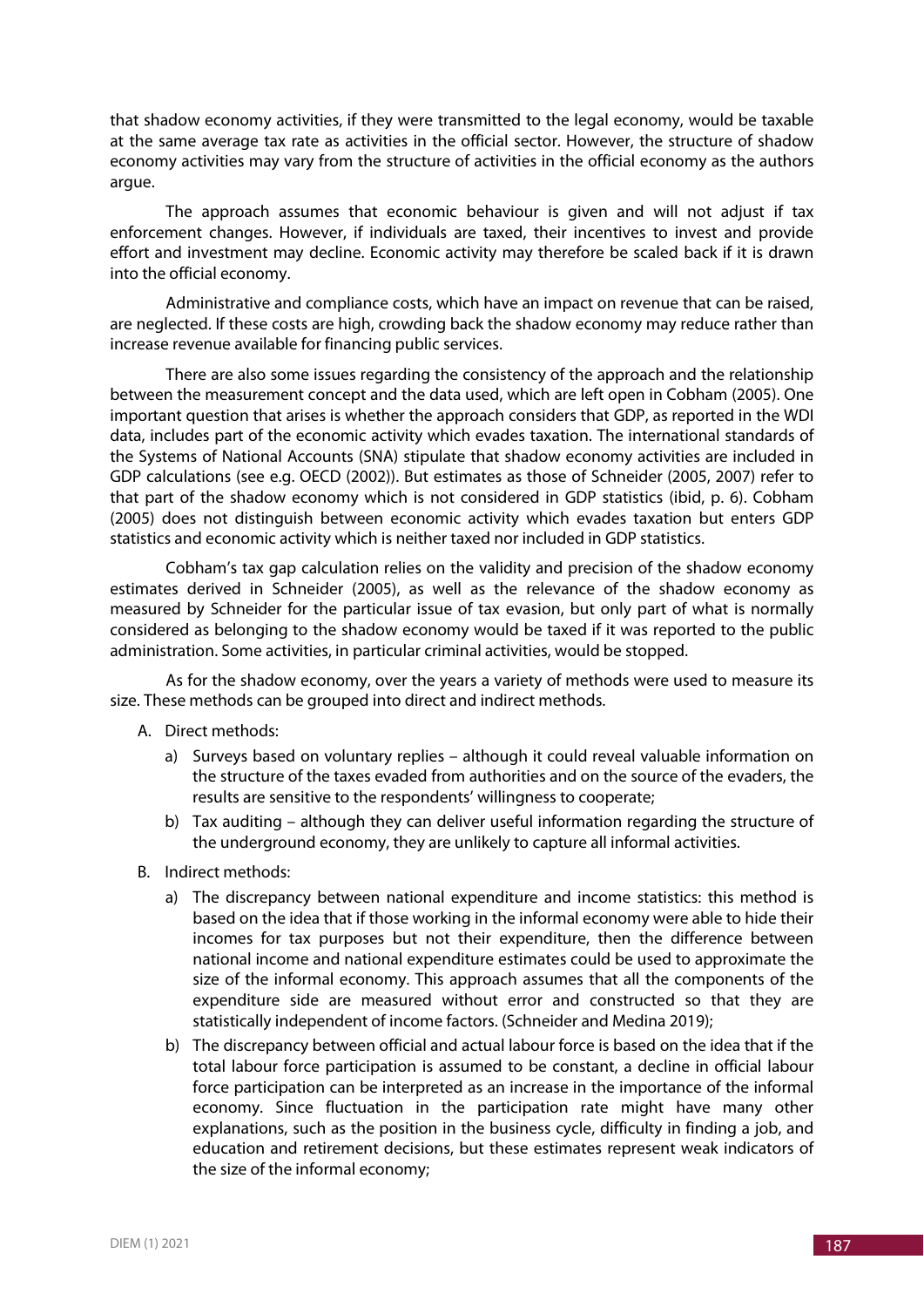- c) Electricity approach: Kaufmann and Kaliberda (1996) endorse the idea that electricity consumption is the single best physical indicator of overall (official and unofficial) economic activity. Using findings that indicate the electricity-overall GDP elasticity is close to one, these authors suggest using the difference between the growth of electricity consumption and growth of official GDP as a proxy for the growth of the informal economy. This method has many drawbacks, including (i) not all informal economy activities require a considerable amount of electricity (e.g. personal services) or the use of other energy sources (like coal, gas, etc.), hence only part of the informal economy growth is captured; and (ii) the electricity-overall GDP elasticity might significantly vary across countries and over time.
- d) Currency demand approach: Assuming that informal transactions take the form of cash payments, in order not to leave an observable trace for the authorities, an increase in the size of the informal economy will, consequently, increase the demand for currency. there are several problems associated with this method and its assumptions: (i)this procedure may underestimate the size of the informal economy, because not all transactions take place using cash as means of exchange; (ii) increases in currency demand deposits may occur because of a slowdown in demand deposits rather than an increase in currency used in informal activities; (iii) it seems arbitrary to assume equal velocity of money in both types of economies; (iv) the assumption of no informal economy in a base year is arguable;

Multiple Indicators, Multiple Causes (MIMIC) approach: This method explicitly considers several causes, as well as the multiple effects, of the informal economy. The methodology makes use of the associations between the observable causes and the effects of an unobserved variable, in this case, the informal economy, to estimate the variable itself.

We will focus our attention on the MIMIC method used by professor Schneider in many of his recent researches.

The model is based on the following steps, as described by Schneider and Medina (2019):

- 1) Modelling the shadow economy as an unobservable variable
- 2) Description of the relationship between the latent variable and its causes in a structural model:

$$
SE = \Gamma X + \xi \tag{5}
$$

3) The link between the latent variable and its indicators is represented in the measurement model:

$$
Y = \Lambda y SE + \epsilon \tag{6}
$$

Where SE is the shadow economy, X is the vector of causes, Y is the vector of indicators, Γ is the coefficient matrix of the causes, Λy the coefficient matrix in the measurement model and ξ, ε are the errors of the two equations.

The estimation, as explained in the paper of Schneider and Medina (2019) relies on the following drivers of the shadow economy:

- a) a measure of the tax burden on the economy;
- b) institutional quality;
- c) openness, proxied by trade openness;
- d) unemployment.

The MIMIC model also uses measurable indicators, such as:

- a) currency as a fraction of broad money;
- b) labour force participation;
- c) a measure of the size of the economy.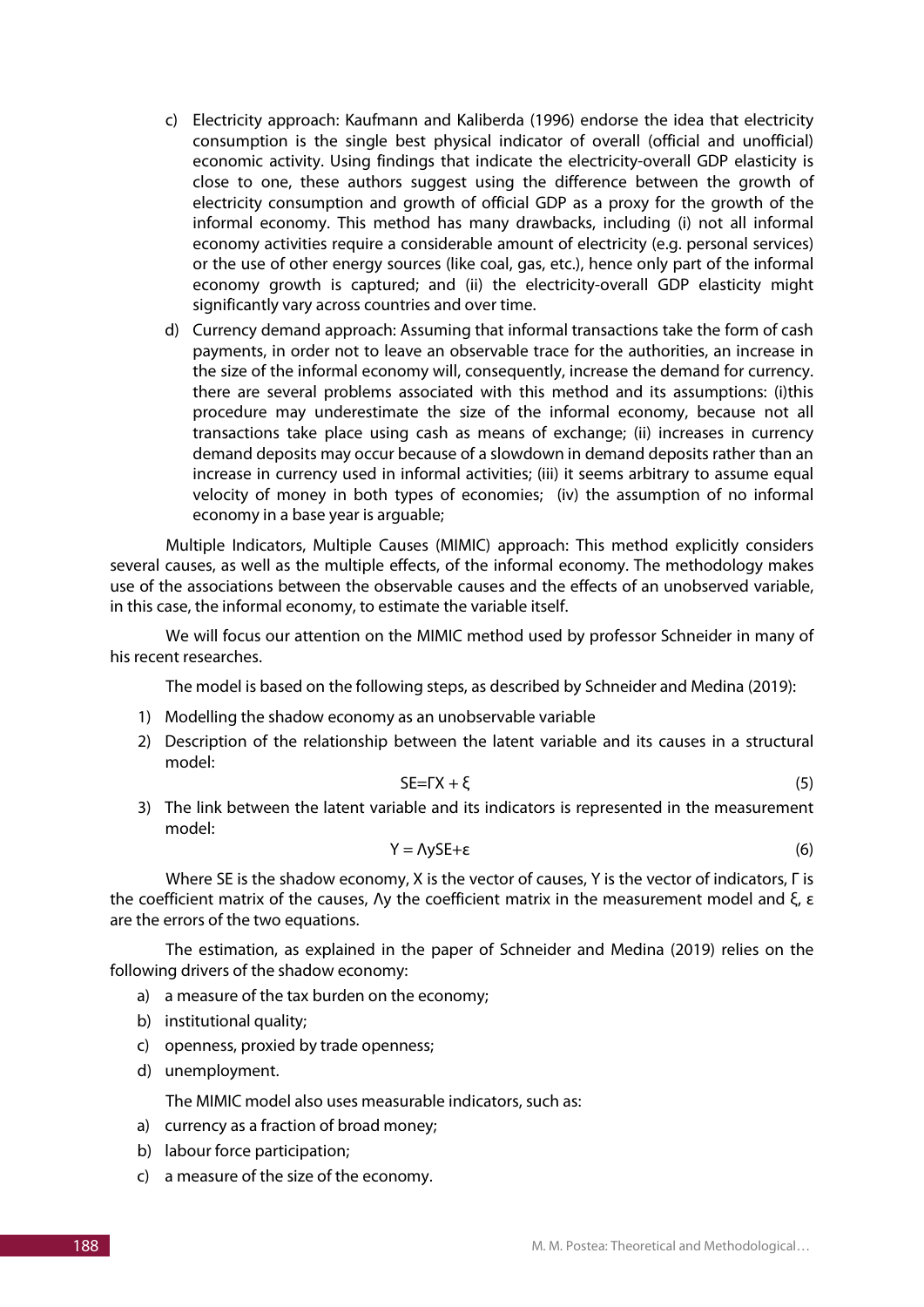The standard MIMIC model has been used quite widely in the literature for many years. It has also been the subject of criticism, mainly on the use of GDP (GDP per capita and growth of GDP per capita) as cause and indicator variables.

To address this issue, instead of using GDP per capita and growth of GDP per capita as cause and indicator variables, the authors use the night lights approach by Henderson, Storeygard, and Weil (2012) to independently capture economic activity. In their paper, they use data on the light intensity from outer space as a proxy for the "true" economic growth achieved by countries. (Schneider, Medina 2019)

The main disadvantage of the model is that a quantification of the shadow economy relies on the validity of the reference value. Since the latent variable is not observed, only an index (as opposed to an absolute value) of the latent variable can be obtained through the estimation model. This index is arbitrary. To relate the index to real variables like GDP one must estimate (or otherwise obtain) the size of the shadow economy for one certain year, a 'base year'. The size of the shadow economy for all other years can then be extrapolated from the index. Therefore, the level of the shadow economy is not derived from the MIMIC model, but only the change of the time path (Fuest, Riedel 2009; Breusch 2005; OECD, 2002).

As Breusch (2005, p. 35) writes: "An external estimate is used to anchor the series, so that the growth rates from the MIMIC model are converted into a time series of the level of the underground economy as a percentage of recorded GDP. The overall level of the final product of Dell'Anno and Schneider is due entirely to this external estimate, since only the variations up and down from the anchor point come from the MIMIC model. The anchor value of 19.7 percent […] is obtained as the simple average of five other estimates by various methods (one of which is itself the average of two others). Most of these prior estimates come from an unpublished working paper by Schneider and Enste (2000), where they are documented as 'own calculations."

# **4. CONCLUSIONS**

As a conclusion, we can state that at the present moment there is not a definition internationally accepted for the underground economy, making it hard to estimate and to compare the results from different countries. In addition, the methods used to estimate the phenomenon have advantages and disadvantages. None of the methods is better than the other. When estimating the underground economy, it is advised to use more than one method. At this moment it is safe to say that the link between theory and empirical estimation is still unsatisfactory.

There are areas where researchers still have to elaborate in this field. First of all there is the need for detailed research on tax evasion and avoidance in developing countries. Knowledge that is produced on the basis of common, comparable academic standards with the aim of collecting reliable cross - country data.

The second element that needs further attention is increasing international co-operation. This is important because a great deal of tax evasion and avoidance arises from cross – border activities.

And third there is the need of common practice regarding the estimation of tax evasion and avoidance that would be accepted by all countries. This implies a clear definition of tax evasion that is widely accepted, identifying the factors determining tax evasion and a strong method to estimate its size that can return comparable data for most of the countries.